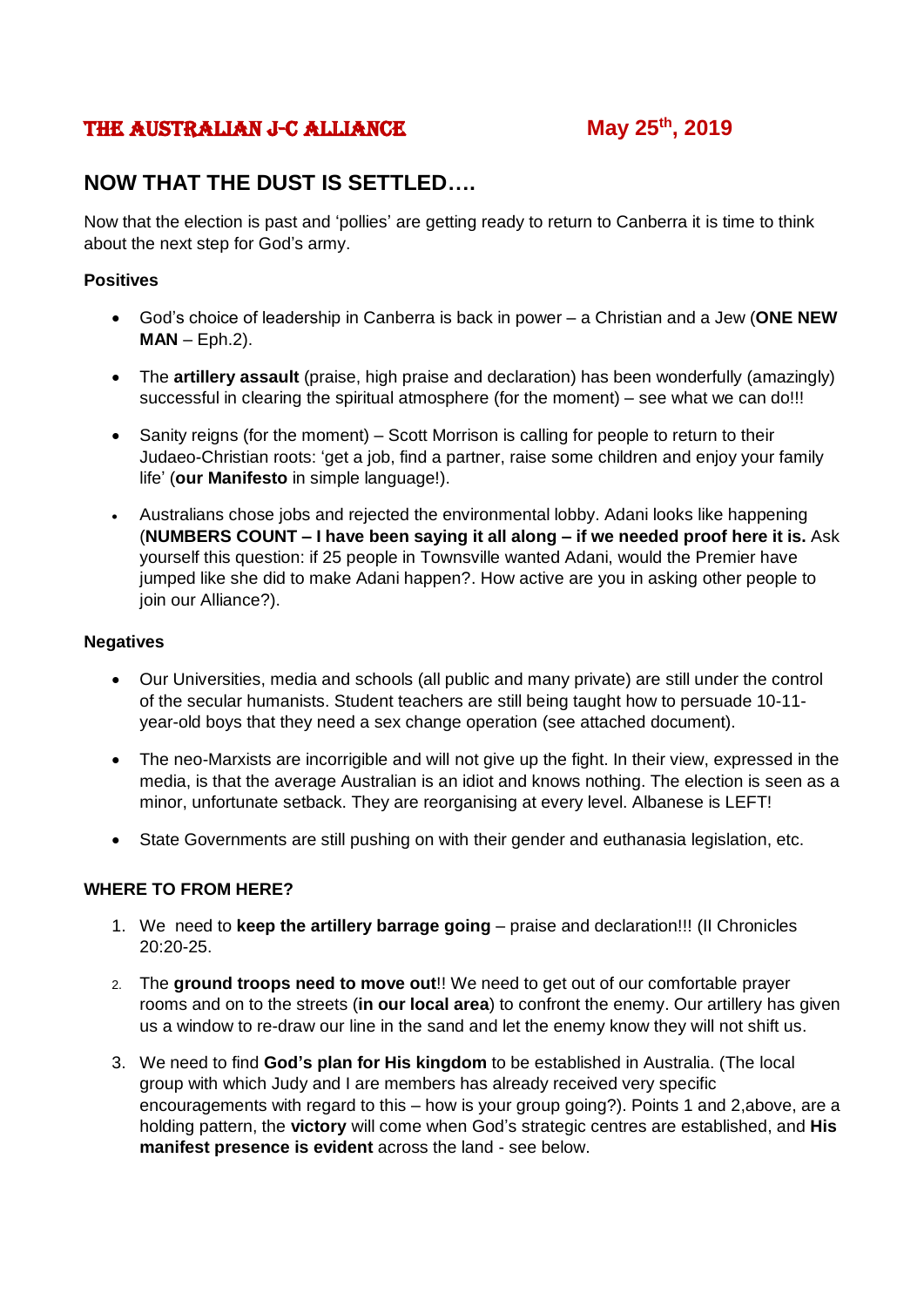#### **TESTIMONY**

#### **Getting out and about**

On the 19<sup>th</sup> of May I met with the local member, Mark Ryan. He is a Labor man and Police Minister. I let him know in a letter where I stand with things like abortion before the meeting and it was obvious that everybody in his office were 'on their toes' when I arrived. I did not attack him, I just let him talk; my reason for meeting him was to find out where he stood on issues like homosexuality and euthanasia. I let him 'give me the treatment' but found out what I wanted to know and did tell him that on the issue of homosexual teachers in Christian Schools we would 'never surrender'. He is a good Catholic lad totally sucked in by his neo-Marxist cabinet colleagues. I left him wiping the sweat off his brow, thinking he has done well with me; lulled into a false sense of security!! We all **need to connect** with our local members – state and federal. Get going!

### **God's Kingdom**

Our prophetic prayer group at Moreton in Queensland has been operating at two levels:

- In our meetings, some of us have been focused on **holding the line** with praise and declaration. All good!
- The prophets have been bringing another word. So far we have received the following:
	- o The Spirit gave one brother a picture of **an open field with one tree** on it! [Interpretation: There is a piece of land in our area where *the tree of life* (the Lord YHWH Himself) is waiting for us to build Him a Temple for the Holy Spirit].
	- o The word came: 'Not by might…. but by my Spirit, (Zech.4:1-14) [This is **not a general word** re sonship; this is a specific word to the **temple builders**, Zerubbabel and Joshua].
	- o The word came: 'Will you do what I ask?', and we said, 'Yes Lord!'.
	- o The word came: I Chronicles 29:10-14. [This is a **specific prayer** of David after the people gave willingly the funds needed for building **the temple**].

It is clear that the Lord is leading us very deliberately to build a temple in our area – the land held by the Gubbi-Gubbi people and ruled by the Rainbow Serpent. I am very encouraged, for I know that permanent change in Australia will only come about when the manifest presence of the Lord is with us. God has already set up His government in Canberra; now He is ready and waiting in 300 other sites around Australia where he wants strategic strongholds to be developed (II Samuel 8:6).

Your brother and comrade in arms,

Ch shotter

John Potter

See below……